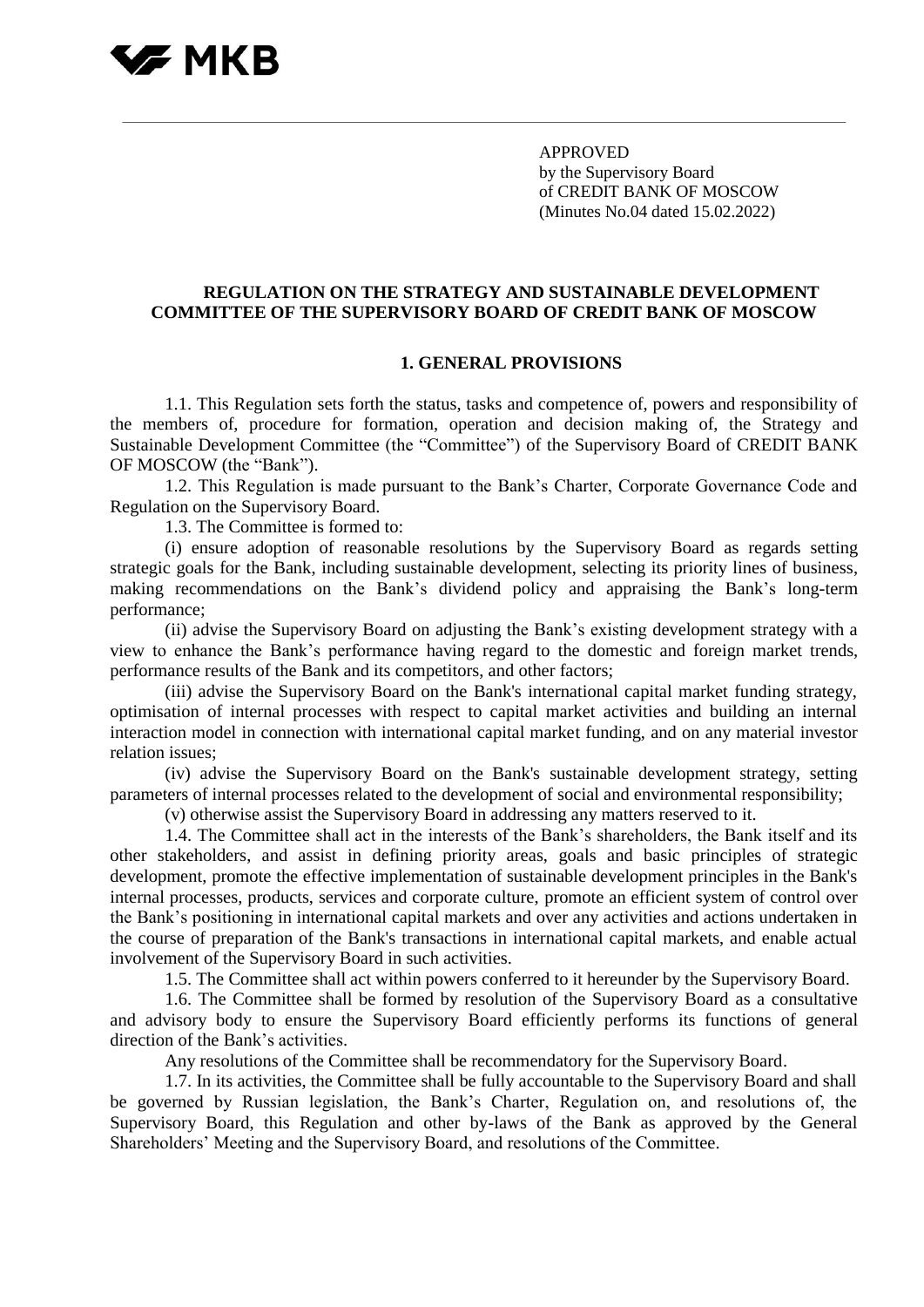# **2. FUNCTIONS OF THE COMMITTEE**

2.1. The Committee's functions are to advise (opine to) the Supervisory Board on:

– defining priority areas, goals and basic principles of the Bank's strategic development, and formulating the Bank's mid-term and long-term development strategy as well as the Bank's international capital market strategy, including the Bank's equity share placements, and the action plan for preparation of transactions in international debt and equity capital markets;

– defining priority areas, goals and basic principles of the Bank's sustainable development strategy, integrating them into its overall strategy, and developing the former strategy, which includes advising on key managerial and operational processes, and on the Sustainable Development Workgroup's work plan;

– appraising the Bank's mid-term and long-term performance and adjusting its existing development strategy, including sustainable development;

– enhancing the Bank's investment appeal;

– actions necessary to position the Bank in international capital markets, and development of investor relations;

– actions necessary to position the Bank as a socially and environmentally responsible company;

– enhancing internal procedures and processes supporting the Bank's international business as regards execution of international capital market transactions, and investor relations;

– enhancing internal procedures and processes as regards social and environmental responsibility, including such issues as participation in sustainable financing transactions, preparation of sustainable development reporting, amendments to the Bank's sustainable development bylaws;

– issues related to effective development of information technologies.

2.2. The Supervisory Board may resolve to request the Committee to perform any other tasks within its competence.

2.3. The Committee shall co-operate with any other Supervisory Board committees and other management and control bodies of the Bank.

# **3. COMPETENCE OF THE COMMITTEE**

3.1. The Committee's competence is to advise the Supervisory Board on the following:

3.1.1. defining the Bank's strategic development areas (goals), including sustainable development, and formulating strategic control criteria;

3.1.2. monitoring progress in achieving the Bank's strategic goals and related key performance indicators, and adjusting the Bank's approved strategy;

3.1.3. reviewing the development strategy and assessing performance of controlled companies and giving relevant recommendations to the Supervisory Board.

3.1.4. assessing consistency of any strategic goals set with the prevailing domestic and external market situation, the Bank's financial, technological and resource capabilities, and the principles of environmental and social responsibility;

3.1.5. approving the Bank's mid- and long-term business plans, budget and any amendments thereto, and considering reports of the Management Board on implementation thereof;

3.1.6. reviewing the Bank's investments, any mergers or acquisitions, and any disposals of assets of the Bank or its subsidiaries and/or affiliates;

3.1.7. reviewing sustainable development projects and initiatives, including those related to "green" financing, issuing "green" bonds or raising "green" loans, and other social and environmental initiatives pursuant to the Bank's sustainable development road map;

3.1.8. appraising and controlling internal procedures and processes related to the implementation of the sustainable development strategy;

3.1.9. developing an action plan to implement the adopted strategy, including sustainable development, and submitting proposals concerning the allocation of functions within the Bank in connection therewith (among the shareholders, the Supervisory Board, the Bank's executive bodies and the key personnel);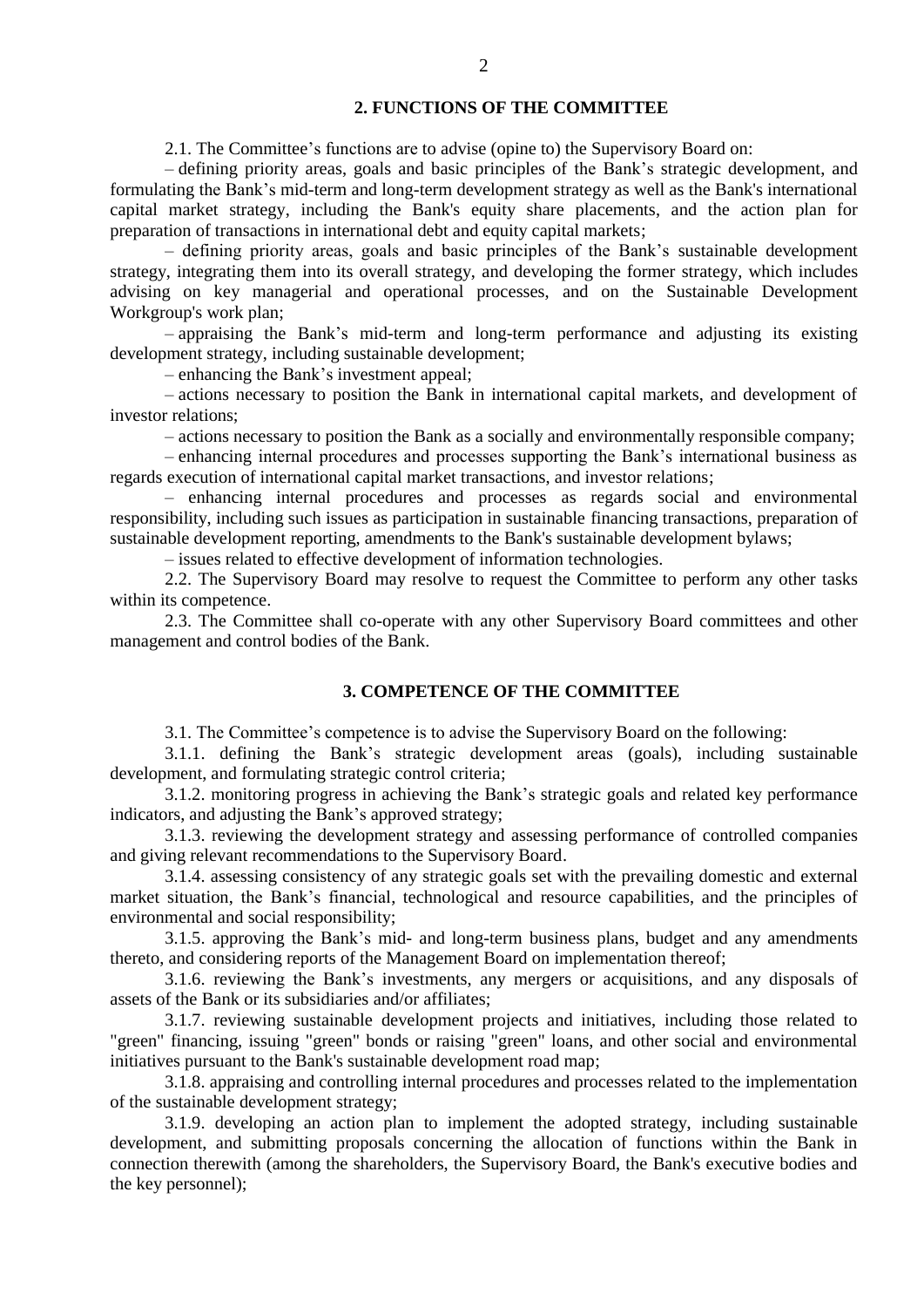3.1.10. monitoring the execution of any action plan developed to implement its strategy, including sustainable development;

3.1.11. reviewing the Bank's sustainability report and advising the Supervisory Board on its approval.

3.1.12. supporting and advising the Bank's executive bodies and key personnel in defining the strategic guidelines and achieving the targets set;

3.1.13. informing the Supervisory Board on the overall status of investor relations development programs and related activities;

3.1.14. advising the Supervisory Board on the approval of the IT strategy and IT policy;

3.1.15. controlling the organisation of IT management processes;

3.1.16. controlling the organisation of IT changes monitoring and responding processes, including evaluation of potential uses and harm for the Bank and its business model;

3.1.17. reviewing issues related to using information and information technologies to preserve and increase the Bank's intellectual capital;

3.1.18. other matters as requested by the Supervisory Board.

3.2. Any resolutions of the Committee shall be made in the form of recommendations to the Supervisory Board, unless otherwise required by the nature of the Committee's responsibilities and/or specific resolutions of the Supervisory Board.

3.3. Resolutions on any issues referred to the Committee by the Supervisory Board shall be passed by the Committee by a simple majority of its members present at the relevant meeting. Any other resolutions of the Committee, including those made in the form of recommendations to the Supervisory Board, shall be passed by consensus among its members. If no consensus may be reached, the opinions of all of the Committee members shall be presented to the Supervisory Board.

3.4. To ensure adoption of reasonable resolutions, the Committee may engage any experts.

3.5. To ensure performance of the Committee's powers, the Supervisory Board authorises the Committee to:

3.5.1. engage in control over, and checks of, implementation of resolutions and commissions of the Supervisory Board related to the Committee's competence;

3.5.2. request and obtain, in a manner applied in the Bank, any information necessary for its proceedings from members of the executive bodies, the Supervisory Board, heads of organisational units and other employees of the Bank;

3.5.3. propose to the Supervisory Board any amendments to this Regulation;

3.5.4. if necessary, draft the Committee's bylaws for approval by the Supervisory Board;

3.5.5. exercise other rights as necessary to perform the Committee's powers.

3.6. Committee members must:

3.6.1. Contribute to preparation and discussion of issues taken to Committee meetings.

3.6.2. Participate in the Committee's decision-making by voting on items of agenda of its meetings.

3.6.3. Make reasonable decisions, study all necessary information (materials) to this end and make all Committee members aware of information relevant to decisions being made;

3.6.4. Notify the Committee chairman and/or the Corporate Secretary of inability to attend the next Committee meeting (absentee voting) specifying the reasons.

3.6.5. Make decisions on items of the Committee's agenda acting in good faith and reasonably in the interests of the Bank's shareholders and all parties involved in line with recommendations of the Corporate Governance Code recommended by the Bank of Russia and best international practice in corporate governance.

3.6.6. Fulfil requests of the Committee chairman.

# **4. MEMBERSHIP AND FORMATION OF THE COMMITTEE**

4.1. The Committee shall be formed of no less than 4 (Four) members elected out of the members of the Supervisory Board who are not members of the Bank's executive bodies. At least one member of the Committee must be an independent director, which term, for the purposes hereof, shall have the meaning given to it in the Bank's Charter and Corporate Governance Code.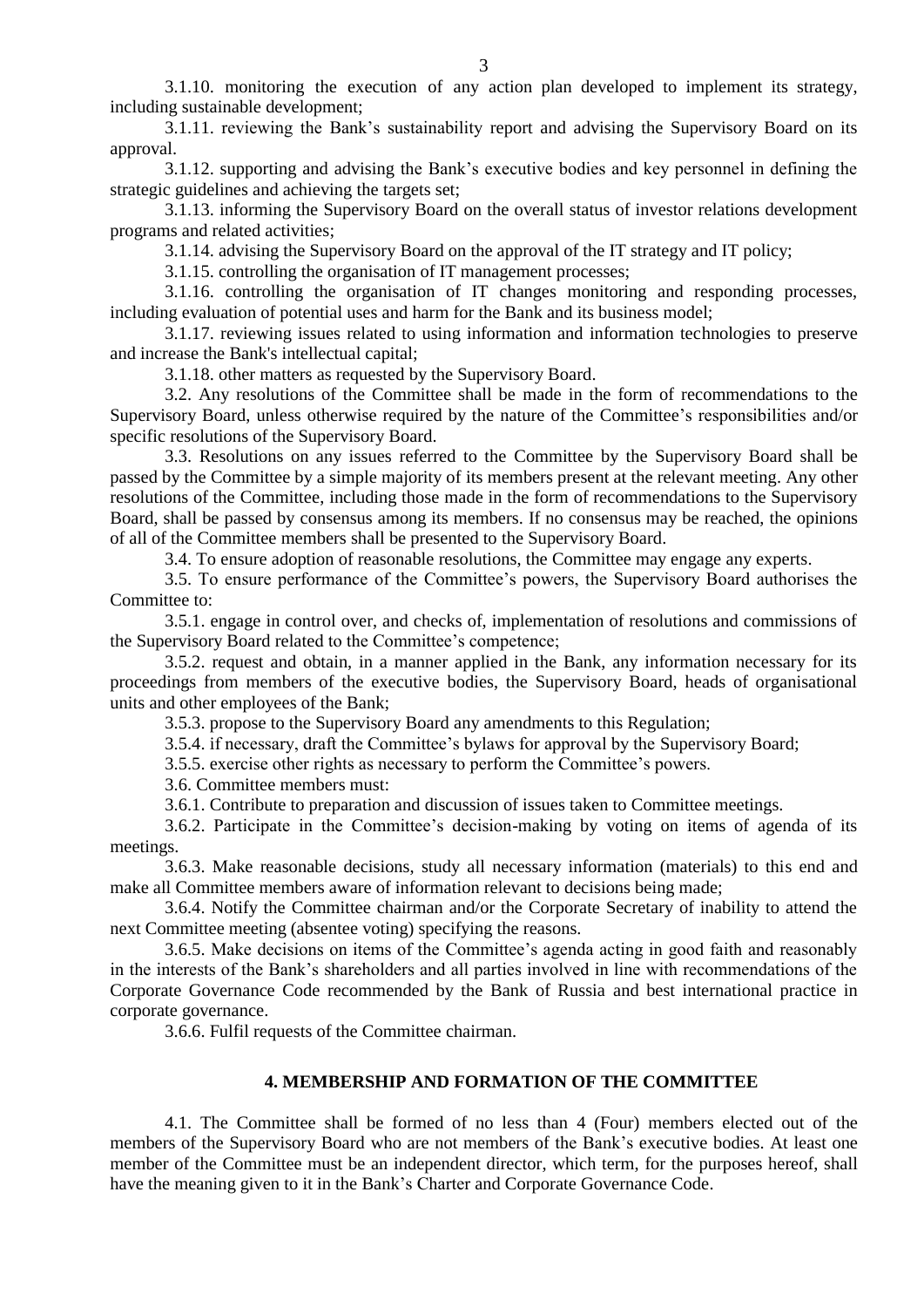4.2. The Committee shall be chaired by an independent director qualifying as independent director under the Charter and Corporate Governance Code.

4.3. The Chairman of the Committee must, within 5 (Five) business days of occurrence of any event disqualifying him as independent director under the Charter and Corporate Governance Code, give notice thereof to the Supervisory Board.

4.4. Members of the Committee shall be elected at a meeting of, out of the members of, and for the term until next elections by the General Shareholders' Meeting of the Bank to, the Supervisory Board. Resolution on election of members of the Committee shall be passed by a simple majority of votes of all the members of the Supervisory Board.

4.5. Committee members shall be elected at a meeting of, out of the members of, and for the term until next elections by the General Shareholders' Meeting of the Bank to, the Supervisory Board. Resolution electing Committee members shall be passed by a simple majority of votes of all Supervisory Board members.

4.6. Members of the Committee and may be re-elected an unlimited number of times.

4.7. The Supervisory Board may remove all or any members of the Committee before term.

4.8. Any member of the Committee shall be discharged before term in the following cases:

4.8.1. Upon resignation of such member from the Committee. Any member of the Committee may resign from the Committee by giving 1 (One) month written notice thereof to the Chairman of the Supervisory Board and Chairman of the Committee.

4.8.2. Upon removal of such member by the Supervisory Board.

4.9. If any member of the Committee is discharged under cl. 4.8.1 hereof, the Supervisory Board shall, at the next meeting but no later than 1 (One) month of receipt by the Supervisory Board of the written resignation notice, elect a new member to the Committee. Until then, the resigning member of the Committee shall continue to perform his duties in full.

4.10. If any member of the Committee is discharged under cl. 4.8.2 hereof, the Supervisory Board shall, within 2 (Two) weeks of such discharge, elect a new member of the Committee.

#### **5. ELECTION AND FUNCTIONS OF THE CHAIRMAN OF THE COMMITTEE**

5.1. The Chairman of the Committee shall be elected out of the members of the Committee at a meeting of the Supervisory Board. Resolution on election of the Chairman of the Committee shall be passed by a simple majority of votes of all the members of the Supervisory Board. The Supervisory Board may at any time elect a new Chairman of the Committee by a simple majority of votes of all the members of the Supervisory Board.

5.2. The Chairman of the Committee shall be elected out of the independent directors on the Supervisory Board elected to the Committee.

5.3. The Chairman of the Committee shall steer the Committee, which includes:

– calling and chairing Committee meetings whenever necessary to review important scheduled and current issues within the Committee's competence;

– approving agenda of the Committee meetings upon consultation with the Committee members;

– defining the list of invitees to Committee meetings;

– ensuring the Committee meets in a constructive atmosphere, discusses freely the items of its agenda, and hears the invitees;

– ensuring Committee meetings are minuted, providing to the Supervisory Board a summary of issues reviewed, discussions held, recommendations put forward and resolutions approved;

– reporting regularly to the Supervisory Board and its Chairman on the Committee's proceedings;

– staying in contact at all times with the Bank's executive bodies, Supervisory Board, auditors, Audit Panel, subdivisions and employees to obtain maximally complete and true information necessary for the Committee's decision-making and to ensure efficient coordination with the Supervisory Board;

– assigning duties to Committee members and giving them requests related to in-depth study of issues, and to preparation of materials, to be considered at Committee meetings;

– on a regular basis, but at least once a year submitting a report on his work to the Supervisory Board;

– appraising the Committee's performance on an annual basis;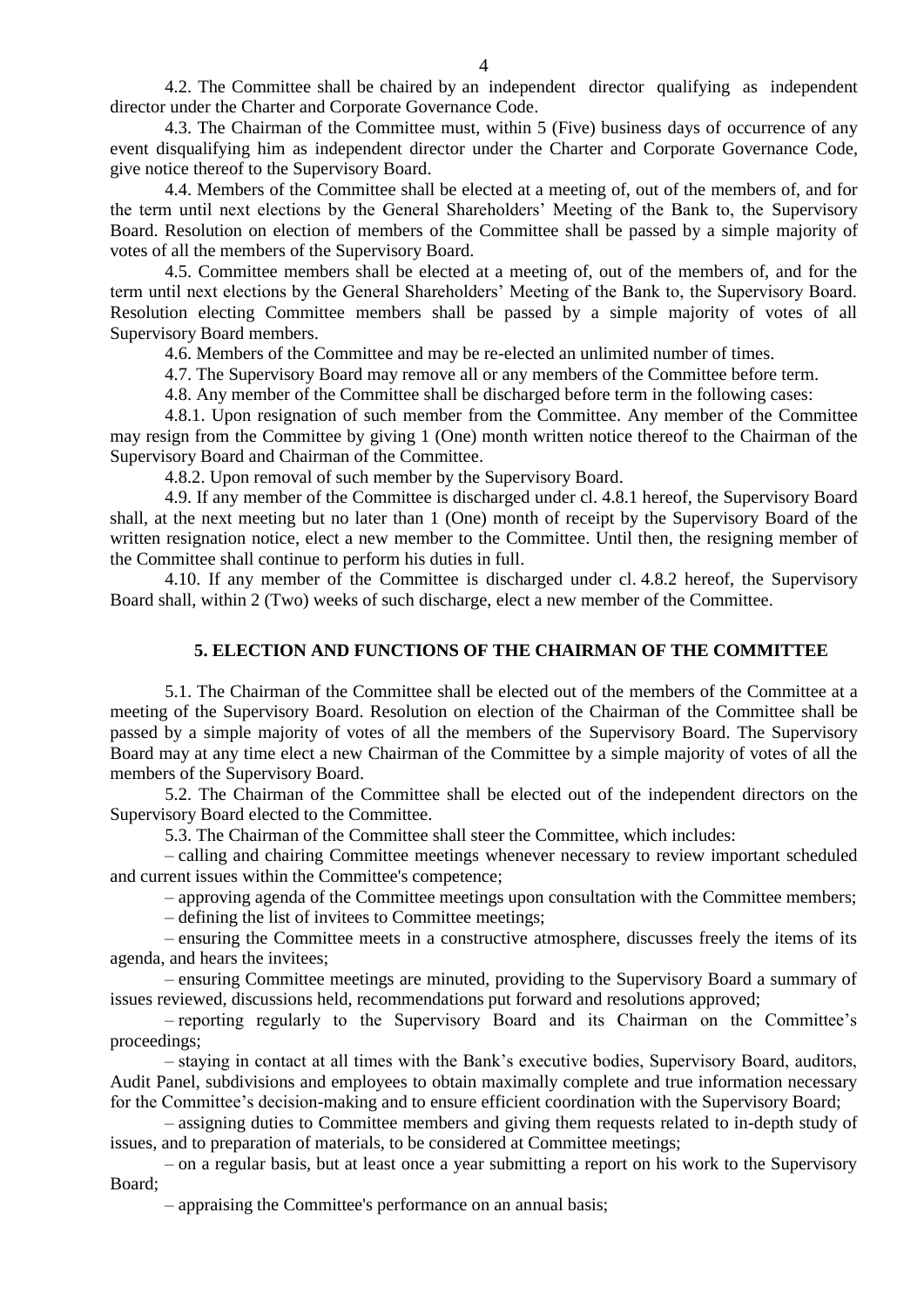– performing other functions envisaged by the effective legislation, the Bank's Charter, this Regulation and other bylaws of the Bank within the Committee's competence.

#### **6. FUNCTIONS OF THE COMMITTEE'S SECRETARY**

6.1. The Corporate secretary of the Supervisory Board shall act as the Committee's secretary.

6.2. The Committee's secretary shall ensure:

– arrangement of the Committee's meetings;

– collection and classification of materials for the meetings;

– timely distribution of the Committee meeting notifications, agendas of the meetings and related materials to the Committee's members and invitees;

– minuting of Committee meetings;

– drafting of the Committee's resolutions;

– retention of materials of the Committee's meetings;

– delivery to the Committee's members of any appropriate information.

# **7. PROCEEDINGS OF THE COMMITTEE**

7.1. Any matters shall be discussed and actions taken at the Committee's meetings. Any actions of the Committee shall be recommendatory.

7.2. The Committee's meetings shall be called when necessary.

7.3. The Committee's meetings shall be held physically (by way of co-presence of the Committee's members at a meeting, in particular by means of a conference call or video conference call) or by absentee voting (by balloting Committee members on agenda).

7.4. Committee meetings may be called by the Committee chairman at his discretion, upon request of any Committee member, or any body or person entitled to request a Supervisory Board meeting to be called, or upon request of the Supervisory Board.

The agenda of meetings shall be set out by the Committee chairman based on the Supervisory Board's work plan, its requests or any other requests referred to above in this clause.

7.5. Notice of any upcoming Committee meeting shall be given by the Committee secretary to each Committee member together with necessary materials at least 7 (Seven) calendar days before it is to be held (or, if to be held by way of absentee voting, before the last day for voting). This period may be shortened where any issues require urgent decisions, provided that none of the Committee members objects. To so object, a Committee member must notify the Committee chairman and/or secretary in writing by mail, phone, email or otherwise.

7.6. Where the Committee is to make any decisions at an in-person meeting, the Committee members present thereat must express their opinion on the items of its agenda by voting. Any Committee members who cannot attend an in-person meeting or who participate in a meeting held by absentee voting may express their opinion on the items of its agenda in writing.

7.7. If any meeting of the Committee is held by absentee voting, the Committee members shall be provided with its agenda, appropriate materials and draft resolution specifying the response deadline and voting ballots.

7.8. The quorum for taking any actions by the Committee shall be constituted by at least a half of the Committee's members.

The quorum of any physically held meeting shall be determined by count of the Committee's members present thereat. The quorum of any meeting held by absentee voting shall be determined by count of ballots received from the Committee's members by the date specified in the notice of meeting.

7.9. Any actions shall be taken by a simple majority of votes of the Committee's members. Any member of the Committee who voted against any action taken may have his dissent entered in the minutes of the meeting.

7.10. The Committee may form working and/or expert groups to deal with any ongoing tasks or particularly complicated matters.

#### **8. ACCOUNTABILITY OF THE COMMITTEE TO THE SUPERVISORY BOARD**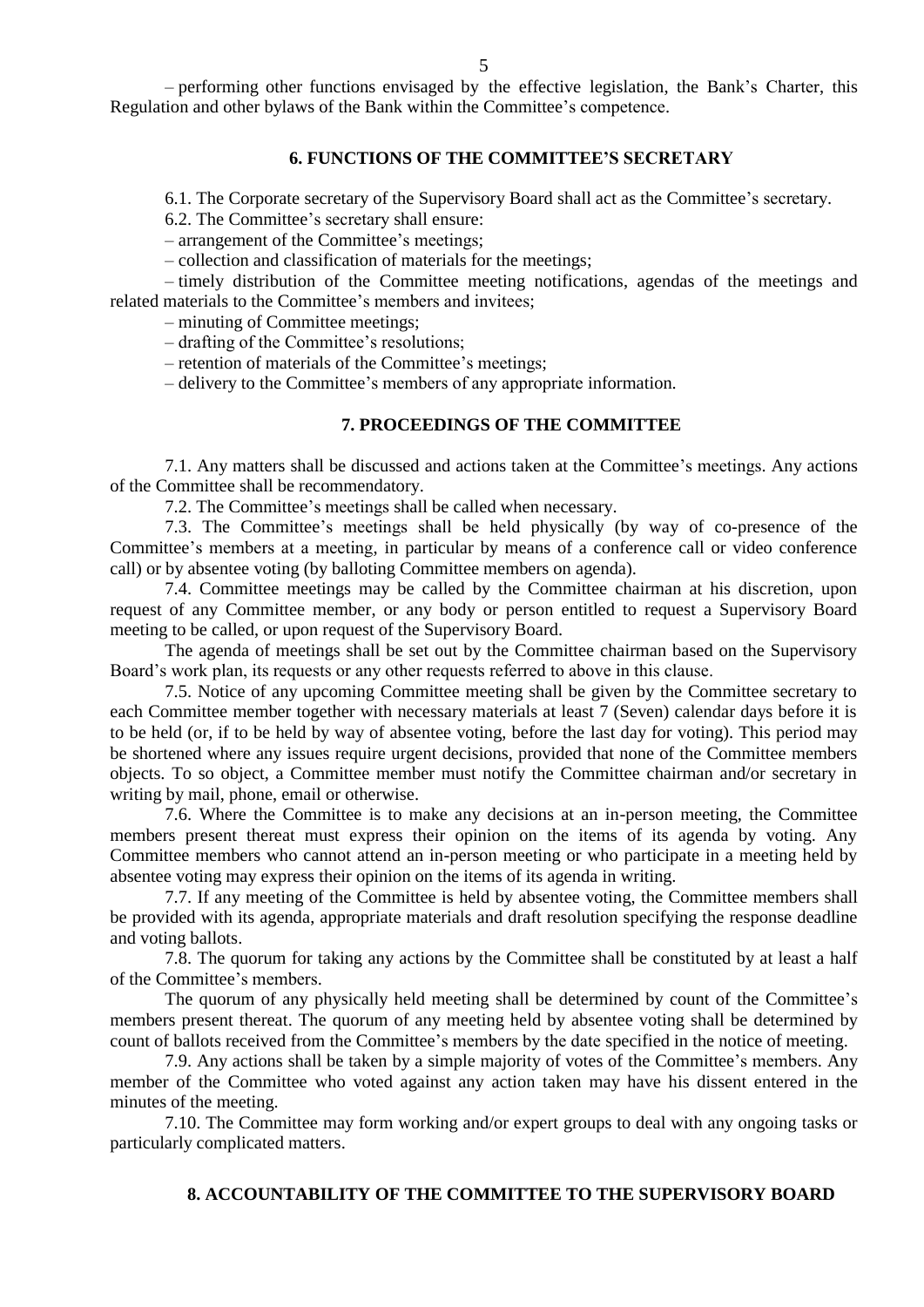8.1. The Supervisory Board may at any time during a year require the Committee to report on the Committee's current activities. The deadlines for any such reporting shall be set by resolution of the Supervisory Board.

8.2. Copies of (extracts from) minutes of Committee meetings giving recommendations to the Supervisory Board shall be provided to its members as part of the materials for those Supervisory Board meetings whose agenda contains an item requiring such recommendation.

8.3. The Supervisory Board may instruct the Committee to opine on any particular matters, any such instruction to specify a reasonable deadline therefor.

8.4. The Committee may at its discretion submit its recommendations on any matter within its competence to, and, where required hereby, shall opine to, the Supervisory Board.

## **9. COOPERATION OF THE COMMITTEE WITH MANAGEMENT BODIES OF THE BANK AND OTHER PERSONS**

9.1. Whereas the Committee's members need access to appropriate information to work effectively, members of the executive bodies, the Supervisory Board, members of the Audit Panel, the Auditor, heads of organisational units and employees of the Bank shall, if so requested by, and within the deadlines reasonably set by, the Committee, Committee chairman or a Committee member (upon consultation with, and with a copy to, the Committee Chairman and Committee secretary), provide complete and true information and documents relevant to the Committee's activities in a standard manner.

9.2. The Committee Secretary shall take care of the technical and procedural side of the Committee's interaction with Bank's bodies.

#### **10. INSIDER INFORMATION**

10.1. Insider information is any substantial information on the Bank's business, shares, other securities and dealings therein which is not public and, if disclosed, may materially affect the market value of the Bank's shares or other securities.

10.2. The Committee's members and secretary may not make private use of, or disclose, insider or any other confidential information.

10.3. Any third parties to be engaged in the Committee's meetings shall sign an agreement on non-disclosure of insider and other confidential information.

#### **11. THE COMMITTEE MEMBERS' LIABILITY**

11.1. The Committee's members shall be liable under the terms of the Federal Law «On Joint-Stock Companies» applicable to the members of the Supervisory Board.

11.2. Any conflict of interest that a Committee member may have in respect of any matter under consideration must be disclosed at a Committee meeting and be made known to the Supervisory Board in accordance with the Corporate Governance Code.

#### **12. APPROVAL AND AMENDING OF THIS REGULATION**

12.1. This Regulation and any amendments hereto shall be approved by the Supervisory Board by a majority of votes of all the members of the Supervisory Board.

12.2. Any matters related to the Committee's proceedings, unless covered by this Regulation, shall be governed by the Bank's Charter, Regulation on the Supervisory Board, other bylaws of the Bank and effective legislation of the Russian Federation.

12.3. If any change in laws and regulations of the Russian Federation renders any provisions hereof in conflict therewith, such provisions shall become void and the Committee's members shall refer to such laws and regulations until amending this Regulation.